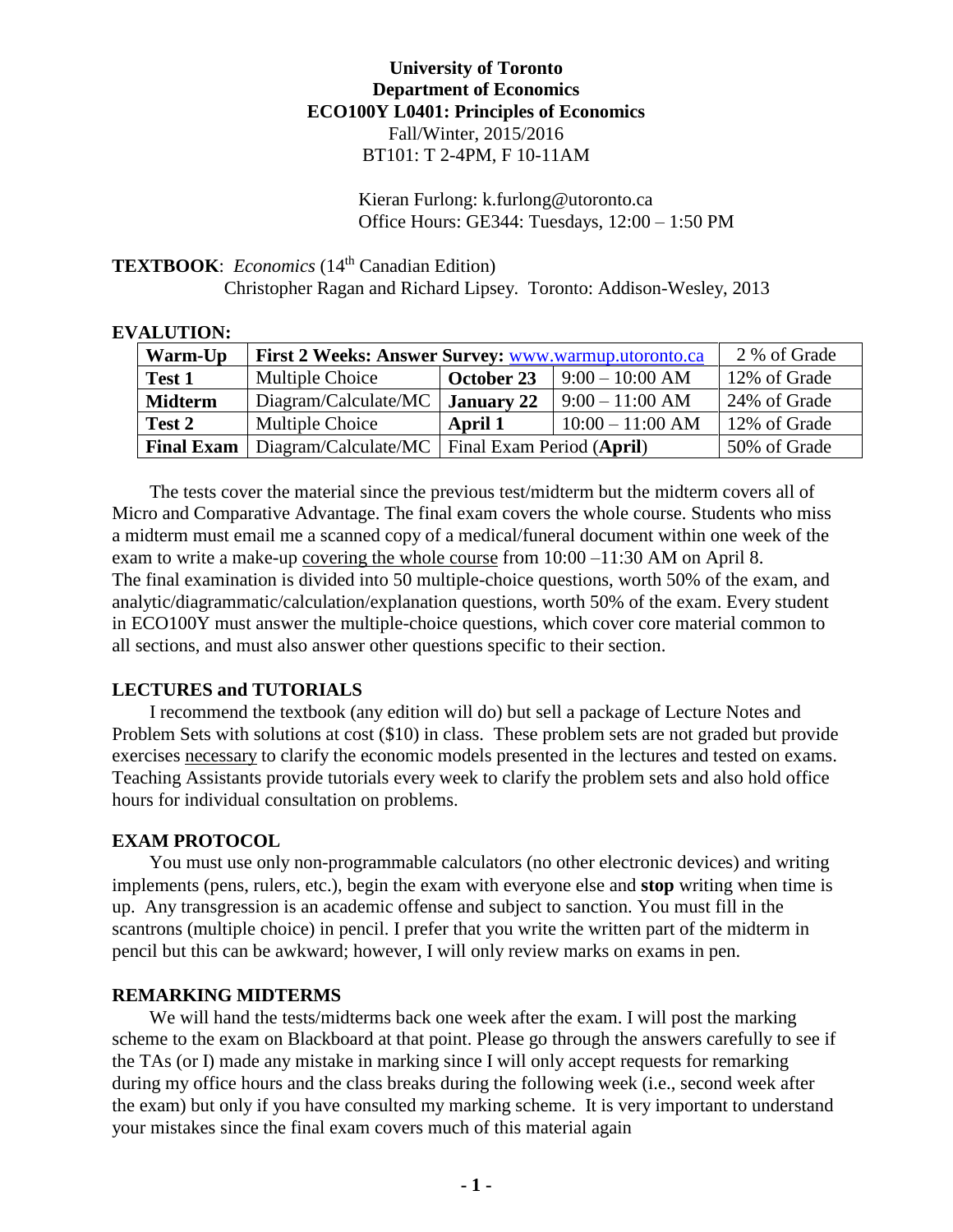# **ECO100Y, L0401: Fall/Winter, 2015/2016 LECTURE AND READING SCHEDULE**

| September | 15             | Introduction                                                         |
|-----------|----------------|----------------------------------------------------------------------|
|           |                | Basic Definitions: Chapter 2 and Appendix Chapter 1                  |
|           | 18             | Production Possibilities Curves. Ch.1, particularly 4-9              |
|           |                | <b>Problem Set: Production Possibilities</b>                         |
| September | 22             | Demand: Ch. 3, 55-64                                                 |
|           |                | Shifts in Demand                                                     |
|           | 25             | Supply, 64-68                                                        |
|           |                | Problem Set: Demand and Supply                                       |
| September | 29             | Equilibrium Price and Quantity. Ch. 3, 68-77                         |
|           |                | Government Price Controls. Ch. 5, 98-113                             |
| October   | $\overline{2}$ | Government Price Controls: Ch.14: 346-348                            |
|           |                | Problem Set: Market Equilibrium and Price Controls                   |
| October   | 6              | Elasticity Ch. 4, 81-90                                              |
|           |                | Elasticity: Ch. 4, 95-98                                             |
|           | 9              | Elasticity and Tax: Ch. 4, 92-95                                     |
|           |                | Problem Set: Elasticity and Per Unit Taxes                           |
| October   | 13             | Consumer Choice: Budget Lines. Ch. 6 Appendix, 143-44                |
|           |                | Consumer Choice: Indifference Curves. Ch. 6 Appendix, 145-47         |
|           | 16             | Consumer Equilibrium and Derivation of Demand Ch. 6 Appendix, 148-50 |
|           |                | Problem Set: Consumer Choice                                         |
| October   | 20             | The Firm and Short-run Product. Ch. 7, 153-66                        |
|           |                | <b>Labour Demand</b>                                                 |
|           | 23             | MULTIPLE CHOICE TEST #1: 9:00 - 10:00 AM                             |
|           |                | Problem Set: Derivation of Demand and Income/Substitution Effects    |
| October   | 27             | Short-run Cost. Ch. 7, 166-170                                       |
|           |                | Short-run Cost. Ch. 7, 170-173                                       |
|           | 30             | Short-run Competitive Equilibrium: Ch. 9, 200-214                    |
|           |                | Problem Set: Short-run Cost                                          |
| November  | 3              | Short-run Competitive Equilibrium: Ch. 9, 200-214                    |
|           |                | Changes in Short-run Competitive Equilibrium: Ch. 9                  |
|           | 6              | Changes in Short-run Competitive Equilibrium: Ch. 9                  |
|           |                | Problem Set: Short-run Competitive Equilibrium                       |
| November  | 13             | Long-run Cost. Ch. 8, 177-185                                        |
|           |                | Competitive Long-Run Equilibrium. Ch. 9, 215-220                     |
| November  | 17             | Changes in Competitive Long-Run Equilibrium. Ch. 9, 215-220          |
|           |                | Problem Set: Long-run Equilibrium                                    |
|           | 20             | Monopoly: Marginal Revenue and Profit Maximization. Ch. 10, 227-230  |
| November  | 24             | Natural Monopolies and Cartels: Ch. 10, 237-241                      |
|           |                | Problem Set: Monopoly                                                |
|           | 27             | Economic Efficiency. Ch.5: 113-120                                   |
| December  | $\mathbf{1}$   | Efficiency: Competition versus Monopoly. Ch. 12: 281-296             |
|           |                | Externalities. Ch. 16, 391-397; Ch. 17, 418-423; Ch. 18: 454-457     |
|           |                | Problem Set: Efficiency                                              |
| December  | 4              | Externalities. Ch. 16, 391-397; Ch. 17, 418-423; Ch. 18: 454-457     |
| December  | 8              | Gains from Trade. Ch. 34: 875-876                                    |